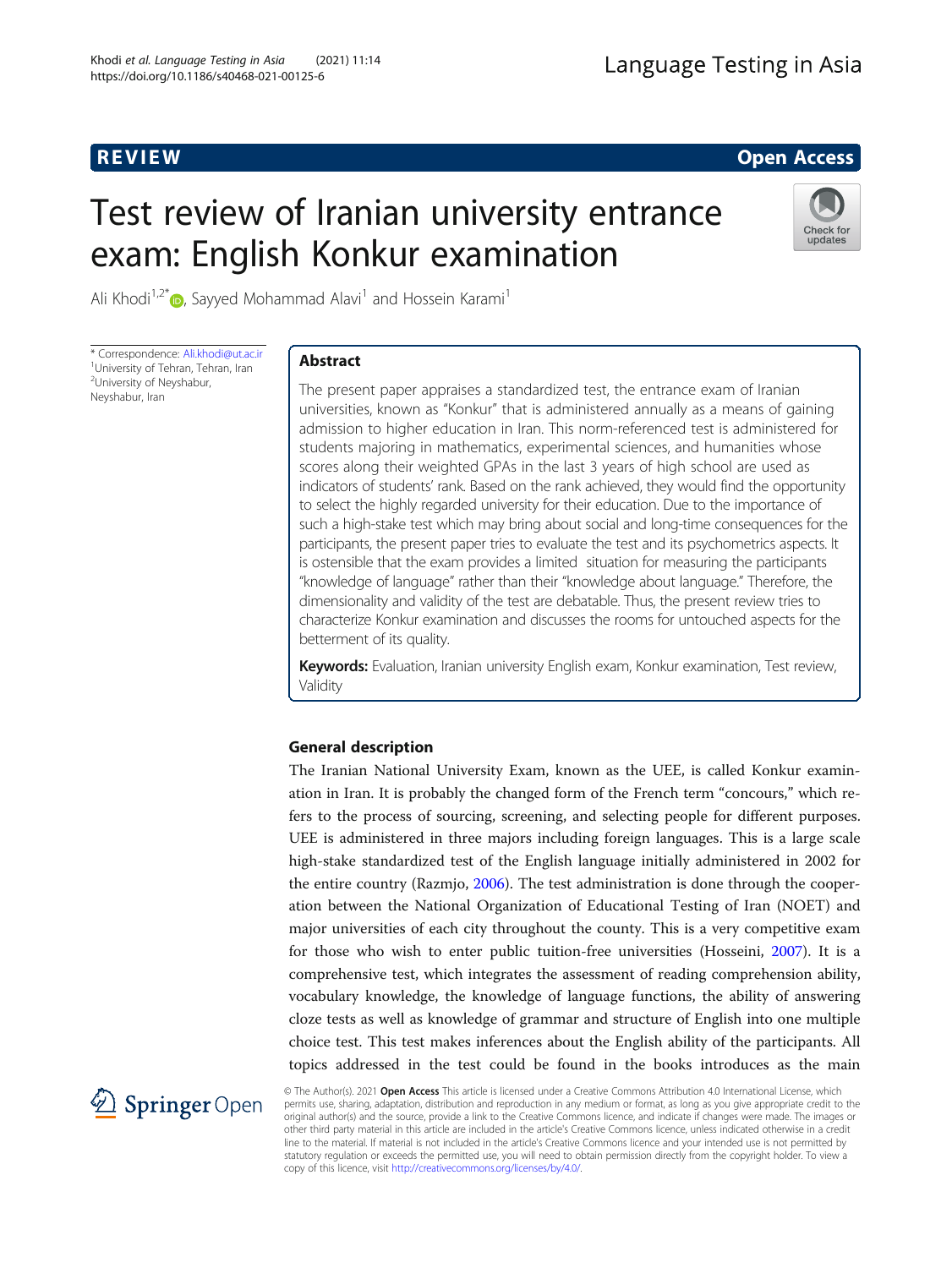sources of instruction in the school years in Iran. The test is considered to be a normreferenced test that is designed to evaluate the students' ability. Mainly, the examinees are native speakers of Farsi who only sit for the test in the standard exam centers, within and outside of the country, approved by the NOET.

At the time that the test was administered for the first time, the main focus of language instruction was on enabling students in terms of reading comprehension ability because they were supposed to be able to cope with the demands of reading technical texts at university. Thus, we can see that the focus of this test was given to reading comprehension, structure of the language, grammar, and vocabulary (Farhady, [1985](#page-9-0)). After 18 years the structure of the test is remained almost intact. Recently, the course books are reviewed and revised and we believe that a new test format is required to assess the communicative ability of students rather than purely memorized grammar and vocabulary.

You can find the test pamphlet that is distributed among the participants in four codes (A, B, C, D). All pamphlets, even in different codes, present the same questions, the same sub-sections, and the same sequence of sub-sections; the only difference in these codes is either the sequence of items or the sequences of the options for items form one person to another. That is, although the examinees answer the same questions, they receive the questions in diffrent orders. The time of administration is 105 mins. All items are dichotomously scored. A correction for guessing is also applied whereby, three incorrect answers would remove one of the correct answers. The number of the questions is 70 presented in sub-sections, namely, grammar (10 items), vocabulary (15 items), sentence structure (5 items), language functions (10 items), cloze test (15 items), and reading comprehension presented as three separate texts (15 items). Statistically speaking, we can see that the test content is not distributed among different section and skills equally; it is as following: about 27.15% for structure and grammar, 34.28% for vocabulary, and 38.57 for reading comprehension (Razmjo, [2006](#page-9-0)).

## Test formats

Based on the content of the books presented to the students at high schools, the test is designed and accommodates six sections as following:

## Grammar section

This section includes 10 questions asking about English grammar. The questions are presented in the form of incomplete sentences that should be completed by the option that is to be selected by the students; the options could be phrases, words, prepositions, or verbs. In terms of the sequences of question, there is no pre-determined rule and they are sequenced randomly for each participant rather than on a regular basis that is the same for all participants. Sometimes two grammatical rules are mixed in one question that seems to be very complex for the students to detect the idea behind the question and find the correct answer.

## Vocabulary

In this part, 15 questions are presented in the form of incomplete sentences. The students should select the best option for the completion of the sentence meaning. Among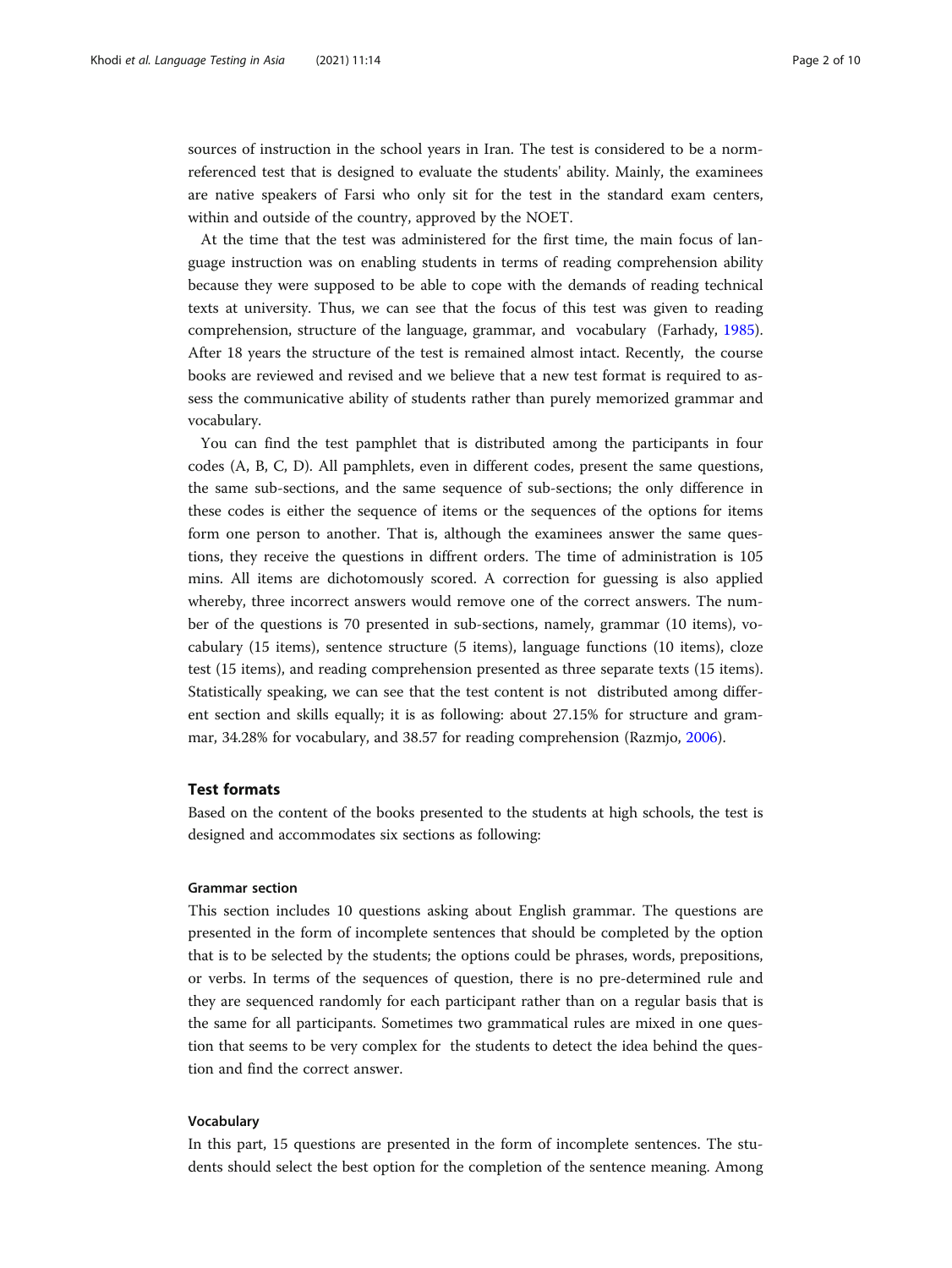the options provided for the participants the correct answer was instructed previously within the calssroom context, however, the distracts may be new words for them. The part of speech of the options may differ across questions but it is tried to be the same among the options of each single item in order to prevent the possibility of random guessing on the part of the participants.

## Sentence structure

In this part, there are 5 questions; each option of the question presents a sentence and the participants should select the option in which there is no grammatical mistake based on the stem of the question. Mainly, the sentences are long in the form of compound and complex sentences and the mistake could be presented in any component of the sentence.

### Language functions

In this part, several conversations (mainly does not exceed 3) are written and it is composed of 10 questions. The participants should complete the conversations with the best answers from the options. The correct answer should serve as a complement for the conduction of the function that is happening between two sides of the conversation.

## Cloze test

In this part, participants should read a passage in which there are 15 blanks (mainly occurs at a regular number distance, for instance every ten words) and select the option which completes the sentence best. Since the blanks are presented in one text, misunderstanding or failure in finding the correct answer of one blank may lead or mislead the students to slect the proper option for the next blanks.

#### Reading section

Each test has three reading comprehension texts whose length ranges from 350 to 500 words covering a wide range of topics such as academic, scientific, and social issues. For each text, there are 5 multiple choice items asking about the content of the text, meaning of the vocabulary, and sentence interpretations.

## Test qualities and psychometrics aspects

## **Reliability**

Due to the importance of the test consequences, the Konkur examination constructors should try their best to meet all the necessary conditions for the test reliability. The quality and number of the items stress that the objectivity of measurement is seriously considered resigned to the fact that a sufficient number of items (N=70) were presented all in the multiple choice format and were assessed through machine-scoring which is a reliable scoring procedure (Roberts, Altenberg, & Hunter, [2020\)](#page-9-0). We believe that the major concerns for reliability are the imbalanced number of items in each sub-section, the equal weight for the selection of wrong option in different subsection, and the interference of the skills in sections such as cloze test or grammar. The analyses that we run on internal consistency of the test shows that the level of reliability is not equal among different subsections partly due to the unequal number of items included in diffrent sections and it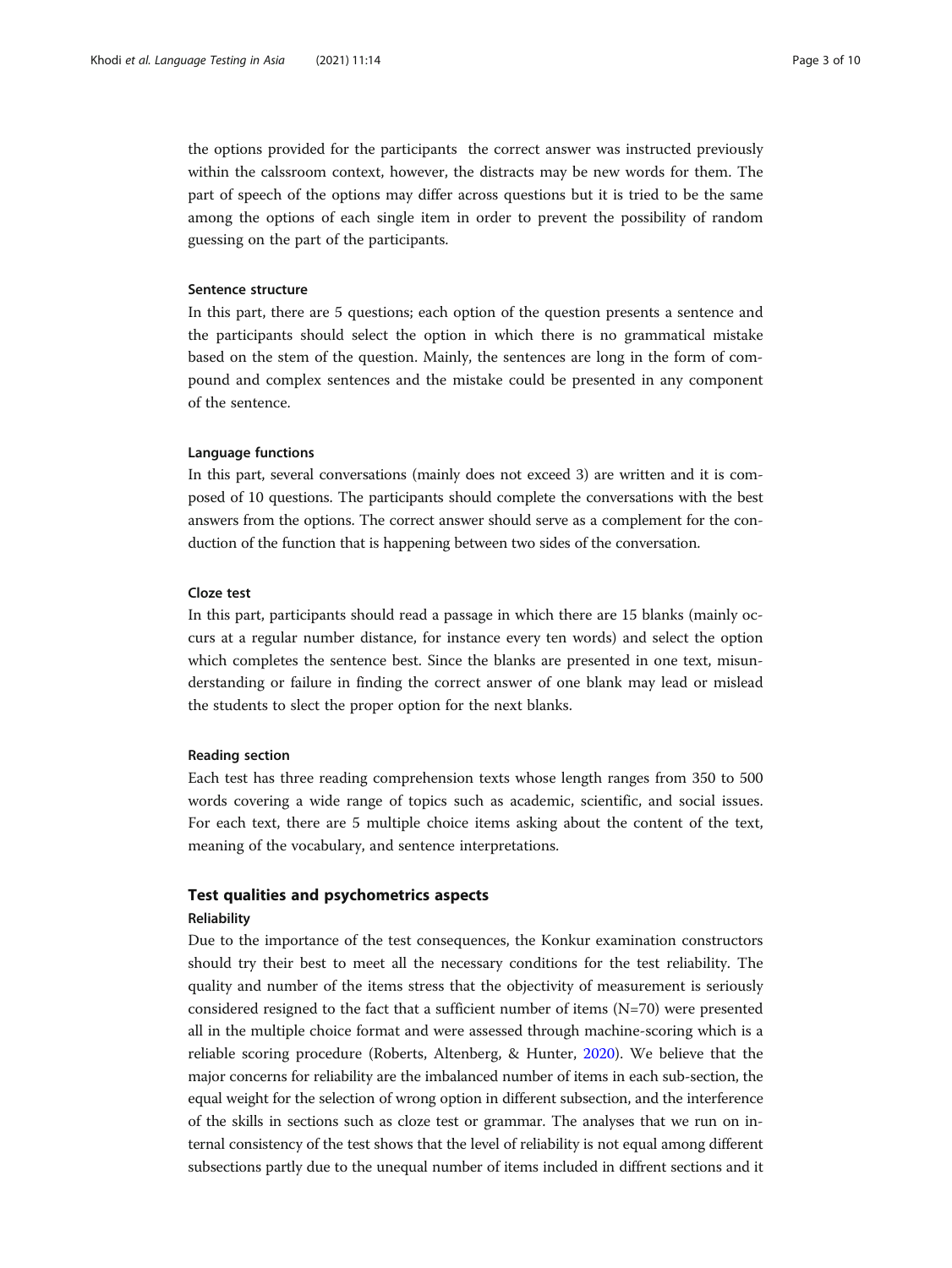ranges for the lowest part belonging to grammar to the highest level which belongs to sentence structure section.

#### Generalizability and dependability of findings

Another concern in terms of reliabilty is the issue of dependability of findings and generalizability of the results. How is this possible to be sure that the outcome of the test is the real performance of the participants? Conceptually, dependability means how much the results of a test show the intended level of the construct we wanted to measure. The use of neutral texts and sentences in this test shows that the developers were aware of the issue and they tried to prevent the existence of any potential bias in the function of items. About the generalizability of the results, we should be aware that the participants were all Iranian students, and the content was taken from the books in high-school; therefore, the findings could be generalized to similar contexts of the country of administration rather than an international level. Khodi [\(2020\)](#page-9-0) ran a generalizability analysis on a sample of 5000 examinees and reported that and 86% of the total variance can be explained by individuals, which is a high degree of reliability of the test. Since, in addition to the gender of the participants, their major was different; they examined the potential contribution of major to the performance of students. It is reported that the interaction of individuals' fields of study and the overlapping questions in the test sections caused an error of about 1.5%. It shows that the national entrance examination does not have a bias against any group of participants with different educational backgrounds.

### Validity

As an academic test that is designed to assess the English level of test takers, it should enjoy some certain qualities the most important of which is believed to be validity. Based on Messick [\(1989](#page-9-0)) and Bachman (1990) validity accommodates a wider range of concepts including construct validity, content representativeness, and criterion-related validity. For the present test, validity means measuring what the test is supposed to measure while we believe that the social aspect of validity (Chalhoub, [2016](#page-9-0)) should be added to this old definition. We believe that no test could be considered valid outside of the specific use and context it is designed for (Messick, [1989](#page-9-0)). Thus, in proceeding some points related to the validity of the test are mentioned and explained.

We can see in the nature and structure of the question in the test that in spite of the construct definition of language proficiency, Konkur designers found it difficult to fully operationalize it due to the constraints and considerations of other test qualities to be manifested practically. For instance, speaking, writing and listening were not accommodated in the Konkur examination on account of the vast regional differences of participants due to accessibility issues to proper instruction. The exclusion of these skills is due to the the subjectivity in scoring these productive skills which may would pose some concerns in the matter of validity and reliability.

Overall, we believe that the construct of academic English was operationalized as the reading, grammar, and vocabulary skills that are critical to success of a first year student at university, or potentially it is the impact of needing such skills which at universities that has led to a test with such a format. It seems that the Konkur examination does not enjoy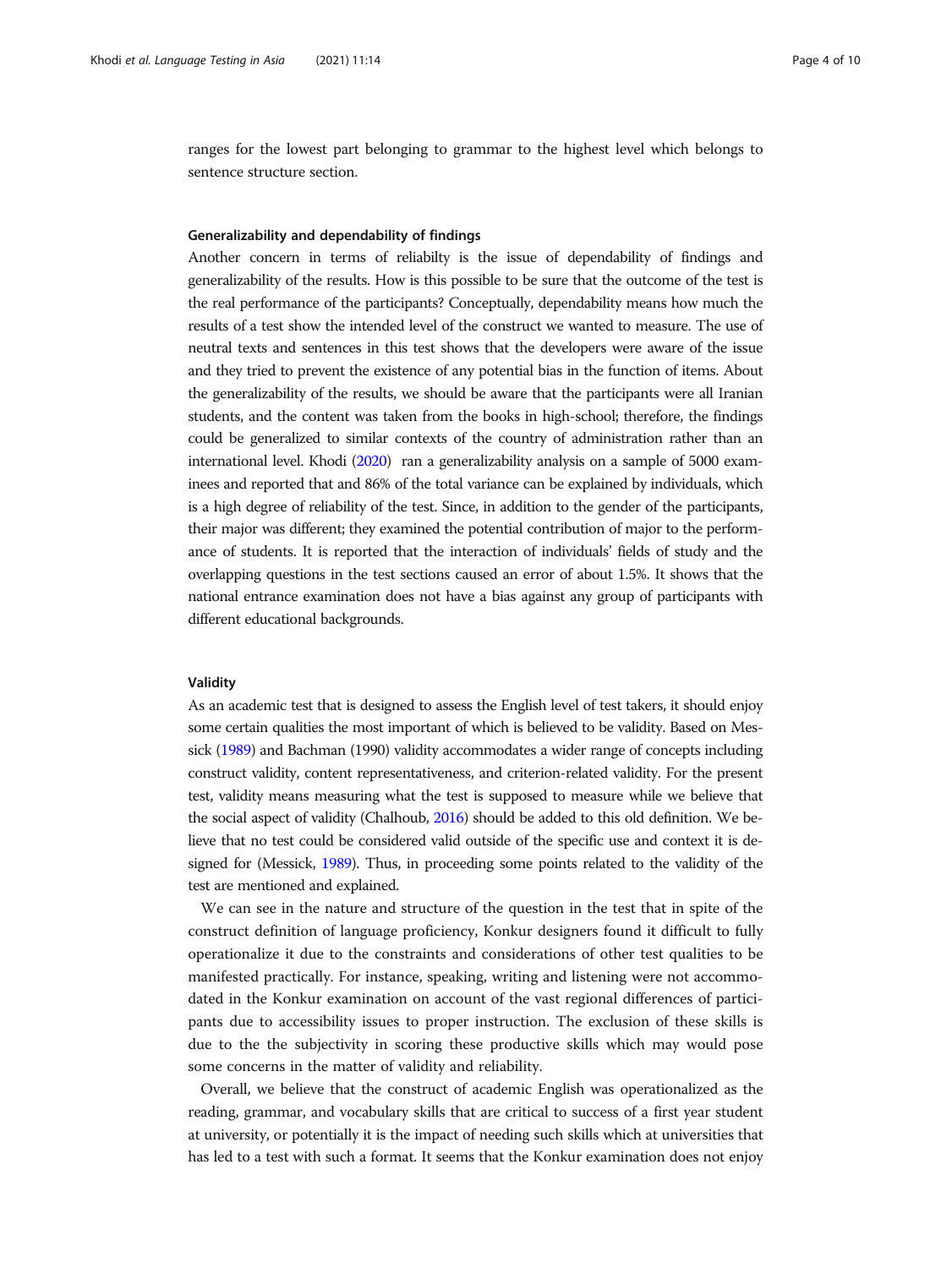a full representation of construct validity as there is a wide gap between the intended curriculum and the test.

## Factor structure of the test and test dimensionality

It is not clearly stated that the construct of measurement, that is language proficiency, is defined as a unidimensional of multidimensional construct. The the form and content of the test accentuate that there are several dimensions for the test, but on the other hand the sum-up procedure of scoring shows that no weighted score is dedicated to these dimensions and all are taken into account similarly. Even the difficulty of items does not contribute to the calculation of the final score of the participants. It means that answering a very difficult question would bring the same score as answering an easy question will bring. We suggest that for such a high-stake test with major social and life-long consequences the application of weighted scores and item difficulty level to the scoring procedure because it would increase the quality and dependability of the results. In the scoring procedure, in addition to what we stated, we can find another major concern. In spite of the fact that there is a wide range of item response theory models such as bifactor, higher-order or unidimensional models are taken as the basic framework of analysis, unfortunately in the scoring procedure of the test we could find no sign of using these models in validation procedure of the finding. In an independent study we made a comparison of these models and checked if the nature of language in this test is multidimensional or unidimensional. We found that the factor structure of language proficiency is best explained through the testlet model rather than being measured through the bifactor model (Alavi, Karami, & Khodi, [in press\)](#page-9-0).

### Impact and washback

It is believed that "testing is never a neutral process and always has consequences" (Stobart, [2003](#page-9-0), p. 140). Evaluation of washback is a complex and multi-dimensional act that does not exist naturally and is taken as the the aftereffect of teachers, educators, or other factors' contribution in the test-taking procedure (Alderson & Wall, [1993;](#page-9-0) Bailey, [1996](#page-9-0); Cheng & Falvey, [2000](#page-9-0); Spratt, [2005](#page-9-0)). For the present test in particular, the washback effect occurs due to the fact that its structure is in practice a centralized, measurement-driven system whose orientation is bound to the teachersdominated classes, textbooks and testing impact (Ghorbani & Neissari, [2015\)](#page-9-0). Although the great emphasis for washback is suggested for communicative- oriented methods, and it is stressed that tests should explicitly be designed to bring positive washback (Cheng, Watanabe, & Curtis, [2004](#page-9-0)), apparently in Iran this occurs for a reading-oriented test. Therefore, very few Iranian students finish high school with the ability to speak English effectively in spite of mastering the prescribed textbooks (Far-hady, Jafarpoor, & Birjandi, [1994](#page-9-0)), and English instruction in most of the Iranian academic situations seems to be ineffective and impractical (Hosseini, [2007](#page-9-0)).

In Iran, it was found that that the EEU negatively and implicitly influences English teachers for instruction of the content and format of the test (Salehi & Yunus, [2012](#page-9-0)) and regarding the UEE format and importance, students potentially spend more time on grammatical structures, vocabulary, and reading than writing, pronunciation, speaking, and listening exercises (Farhady et al., [1994](#page-9-0); Ghorbani, [2012](#page-9-0)). The ultimate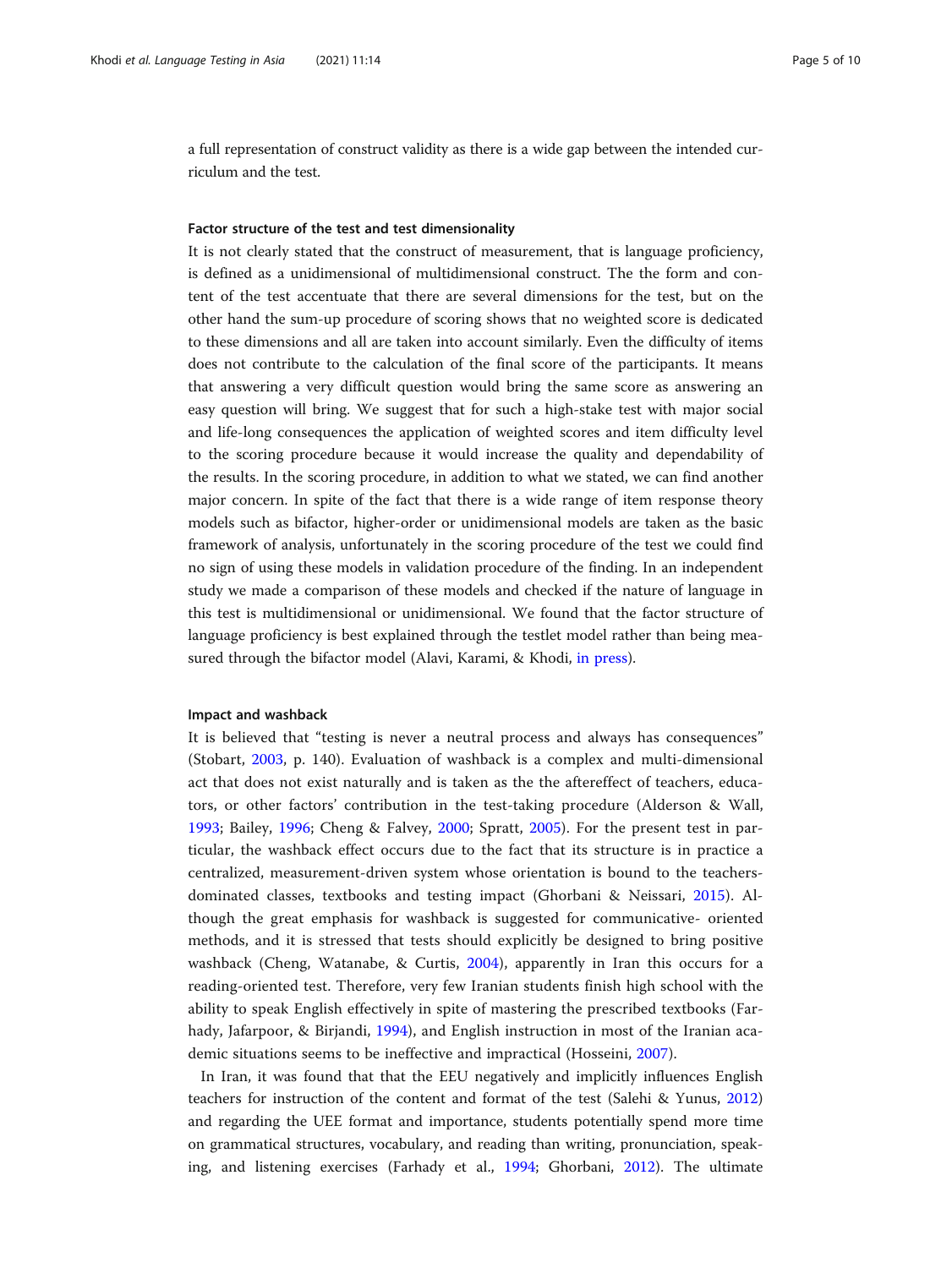objectives of the EFL program stay to be outlined that has led to different repercussions over the various periods of the educational program including assessment programs. The large scales and high s-stake test named Konkur functions alike an agreement among the instructors for deciding about the material of instruction, and its negative impacts known as washback and the implementation of the actual curriculum fails (Jahangard, [2007](#page-9-0)). This exam is extremely important not only to students and their parents but also to the larger society and the whole society is affected by its impacts. For instances, the traffic limitations are changes in the administration day and many parents wait outside the administration centers until to the end of the exam. As this importance accentuates, many non-governmental institutes have started to present the simulated exams, supplementary classes, and books for students to achieve the utmost skill for taking the test, a procedure that starts even starts almost 3 years before the test. Teachers are also influenced by the Konkur and try to adapt their instruction with the hidden curriculum and students' needs and even preferences.

## Clarity of the test

The information that is distributed by test administration board aims at providing transparency the test configuration, test time, and format. In this particular case, the Konkur examination, such information is always published, disambiguated, and clarified. It is believed that the content presented in the textbooks would suffice mainly the needs of some students and for achieving higher ranks in the Konkur and having a good command of English; a supplementary sources are needed which fundamentally differ among the students of different schools and regions and this hidden syllabus is never determined and there is no consensus about it (Salehi & Zamanian, [2012](#page-9-0)).

## Conclusion

UEE enjoys a well-situated presentation of the content instructed and addresses the curriculum in a comprehensive manner. Although the washback looks somehow deconstructive, it could be reestablished with regards to the new course books and the priorities that have been newly accepted and changed. Challenges remain, inevitably, in terms of overlooking listening, writing, and speaking could be resolved possibly through addition of the new contents to the instructional curriculum and new test format. The construct irrelevant variance also may exist but could be suppressed by application of weighted scores and adding new variables such as applying students' educational background. The remaining concerns should be resolved once a consensus achieved about the definition of the constructed that is assessed basing in the test and new technological tools could be used in the assessment procedure. One major reason that some participants fail in the exam is the incompatibility of the nature of the items of the test with the item format, for instance, assessing the communicative ability of the participants through filling the blank of a conversation. The overall analysis of UEE depicts that although the context of the test and the content are in accordance, the nature is not a good indicator of participants real language ability due to lack of some important language skills in the test. Drawing on the social and life-time consequences of the test in Iranian society, it is promising that a well-deserved number of research studies evaluate UEE and provide suggestion for its betterment.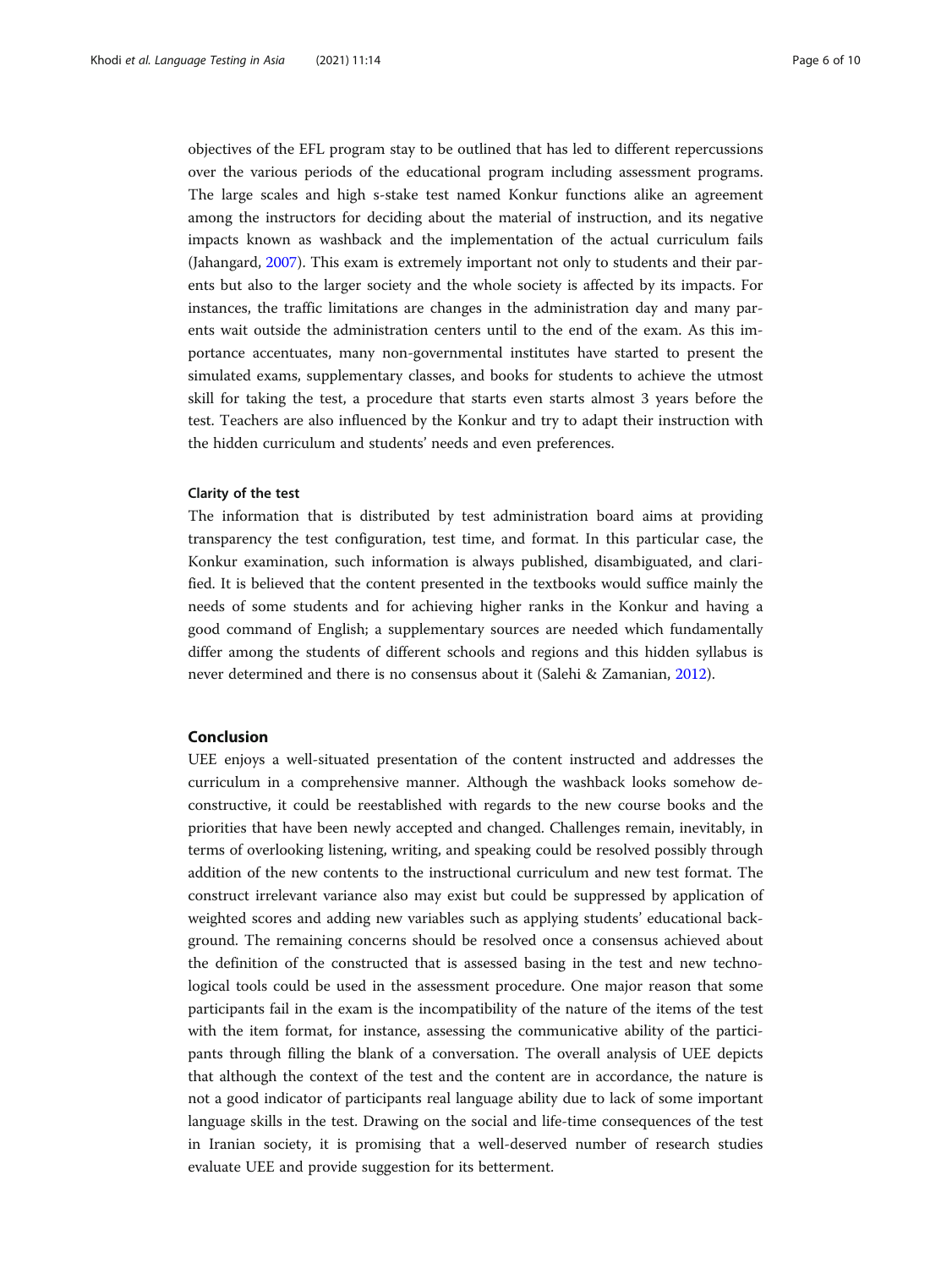

# Appendix 1

## Appendix 2

Table 1 Construct reliability and validity

| <b>Dimension</b> | Cronbach's alpha | rho A | Composite reliability | Average variance extracted (AVE) |  |
|------------------|------------------|-------|-----------------------|----------------------------------|--|
| General factor   | 0.833            | 0.883 | 0.853                 | 0.104                            |  |
| Cloze test       | 0.540            | 0.650 | 0.673                 | 0.161                            |  |
| Function         | 0.507            | 0.562 | 0.684                 | 0.196                            |  |
| Reading          | 0.594            | 0.669 | 0.711                 | 0.167                            |  |
| Grammar          | 0.346            | 0.536 | 0.517                 | 0.173                            |  |
| Structure        | 0.168            | 0.315 | 0.503                 | 0.248                            |  |
| Vocab            | 0.584            | 0.672 | 0.687                 | 0.166                            |  |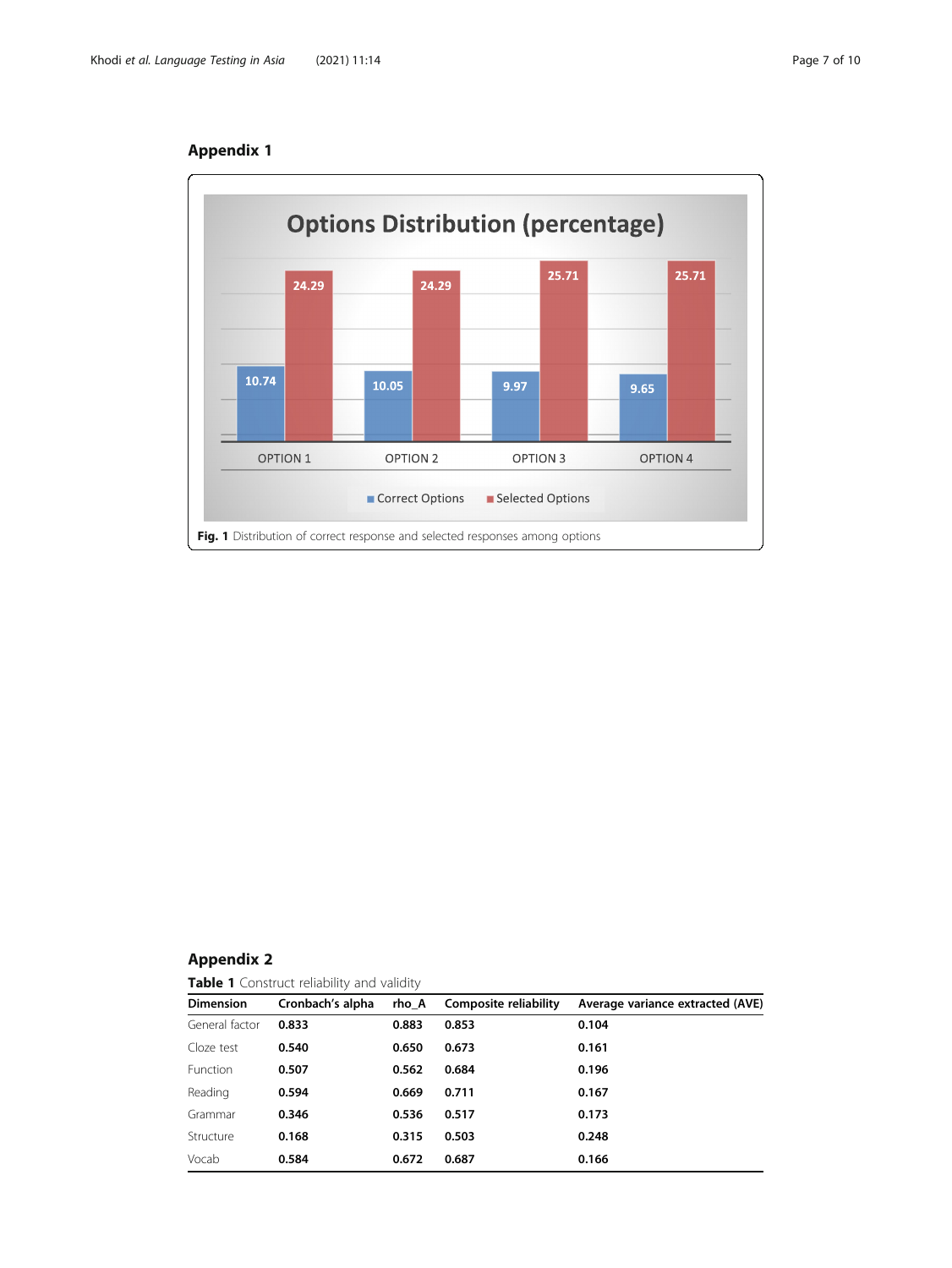# Appendix 3

Table 2 IRT analysis and dimensionality assessment

| Item | Unidimensional |             | <b>Bifactor</b> |             |          | Testlet     |  |
|------|----------------|-------------|-----------------|-------------|----------|-------------|--|
|      | $X^2$          | Probability | $X^2$           | Probability | $\chi^2$ | Probability |  |
| 1    | 75.29          | 0.0001      | 72.59           | 0.0001      | 19.72    | 0.0002      |  |
| 2    | 24.4           | 0.0179      | 25.16           | 0.0141      | 13.07    | 0.0703      |  |
| 3    | 20.22          | 0.0095      | 21.66           | 0.0056      | 7.9      | 0.0952      |  |
| 4    | 25.42          | 0.0625      | 27.12           | 0.0401      | 4.1      | 0.3937      |  |
| 5    | 60.38          | 0.0001      | 70.59           | 0.0001      | 9.6      | 0.0222      |  |
| 6    | 28.61          | 0.0118      | 28.4            | 0.0079      | 22       | 0.0012      |  |
| 7    | 39.95          | 0.0051      | 37.96           | 0.0089      | 21.24    | 0.0194      |  |
| 8    | 25.34          | 0.1884      | 24.99           | 0.1603      | 19.52    | 0.034       |  |
| 9    | 25.85          | 0.0039      | 24.86           | 0.0031      | 6.99     | 0.0304      |  |
| 10   | 18.48          | 0.3611      | 18.76           | 0.2807      | 13.26    | 0.103       |  |
| 11   | 48.13          | 0.0001      | 46.59           | 0.0001      | 30.84    | 0.0001      |  |
| 12   | 35.76          | 0.0019      | 36.25           | 0.0016      | 8.06     | 0.1529      |  |
| 13   | 15.58          | 0.3417      | 15.99           | 0.249       | 12.81    | 0.0766      |  |
| 14   | 55.6           | 0.0001      | 56.17           | 0.0001      | 44.71    | 0.0001      |  |
| 15   | 88.4           | 0.0001      | 80.13           | 0.0001      | 20.09    | 0.0012      |  |
| 16   | 23.92          | 0.0208      | 25.1            | 0.0051      | 11.95    | 0.0629      |  |
| 17   | 28.48          | 0.0123      | 29.32           | 0.0094      | 14.43    | 0.0711      |  |
| 18   | 82.43          | 0.0001      | 69.5            | 0.0001      | 13.2     | 0.0042      |  |
| 19   | 38.59          | 0.0012      | 37.29           | 0.0011      | 8.75     | 0.1876      |  |
| 20   | 74.45          | 0.0001      | 63.45           | 0.0001      | 38.5     | 0.0001      |  |
| 21   | 18.35          | 0.1909      | 18.08           | 0.1542      | 7.42     | 0.2856      |  |
| 22   | 49.08          | 0.0003      | 48.4            | 0.0004      | 29.94    | 0.0002      |  |
| 23   | 22.47          | 0.0693      | 22.48           | 0.0482      | 13.92    | 0.0524      |  |
| 24   | 25.21          | 0.0216      | 26.18           | 0.0101      | 9.59     | 0.1428      |  |
| 25   | 40.38          | 0.0001      | 45.9            | 0.0001      | 14.81    | 0.002       |  |
| 26   | 59.15          | 0.0001      | 63.82           | 0.0001      | 22.28    | 0.0001      |  |
| 27   | 10.89          | 0.8167      | 10.7            | 0.7744      | 12.32    | 0.1954      |  |
| 28   | 49.23          | 0.0001      | 49.62           | 0.0001      | 16.99    | 0.0488      |  |
| 29   | 25.43          | 0.1132      | 25.59           | 0.082       | 19       | 0.0884      |  |
| 30   | 27.26          | 0.0985      | 27.33           | 0.0728      | 13.76    | 0.088       |  |
| 31   | 27.54          | 0.0505      | 28.85           | 0.0501      | 13.56    | 0.1935      |  |
| 32   | 84.17          | 0.0001      | 85.94           | 0.0001      | 43.32    | 0.0001      |  |
| 33   | 56.35          | 0.0001      | 58.48           | 0.0001      | 17.26    | 0.004       |  |
| 34   | 23.51          | 0.3166      | 23.9            | 0.1994      | 9.51     | 0.3933      |  |
| 35   | 53.4           | 0.0001      | 55              | 0.0001      | 24.18    | 0.0005      |  |
| 36   | 24.43          | 0.1795      | 25.3            | 0.1506      | 6.51     | 0.6889      |  |
| 37   | 41             | 0.0001      | 42.57           | 0.0001      | 28.3     | 0.0001      |  |
| 38   | 18.31          | 0.0744      | 18.75           | 0.0655      | 8.27     | 0.3113      |  |
| 39   | 37.26          | 0.0007      | 39.07           | 0.0001      | 25.83    | 0.0005      |  |
| 40   | 15.35          | 0.5007      | 17.44           | 0.3595      | 13.13    | 0.1072      |  |
| 41   | 65.08          | 0.0001      | 65.61           | 0.0001      | 33.08    | 0.0001      |  |
| 42   | 28.35          | 0.0568      | 32.59           | 0.0186      | 12.23    | 0.1407      |  |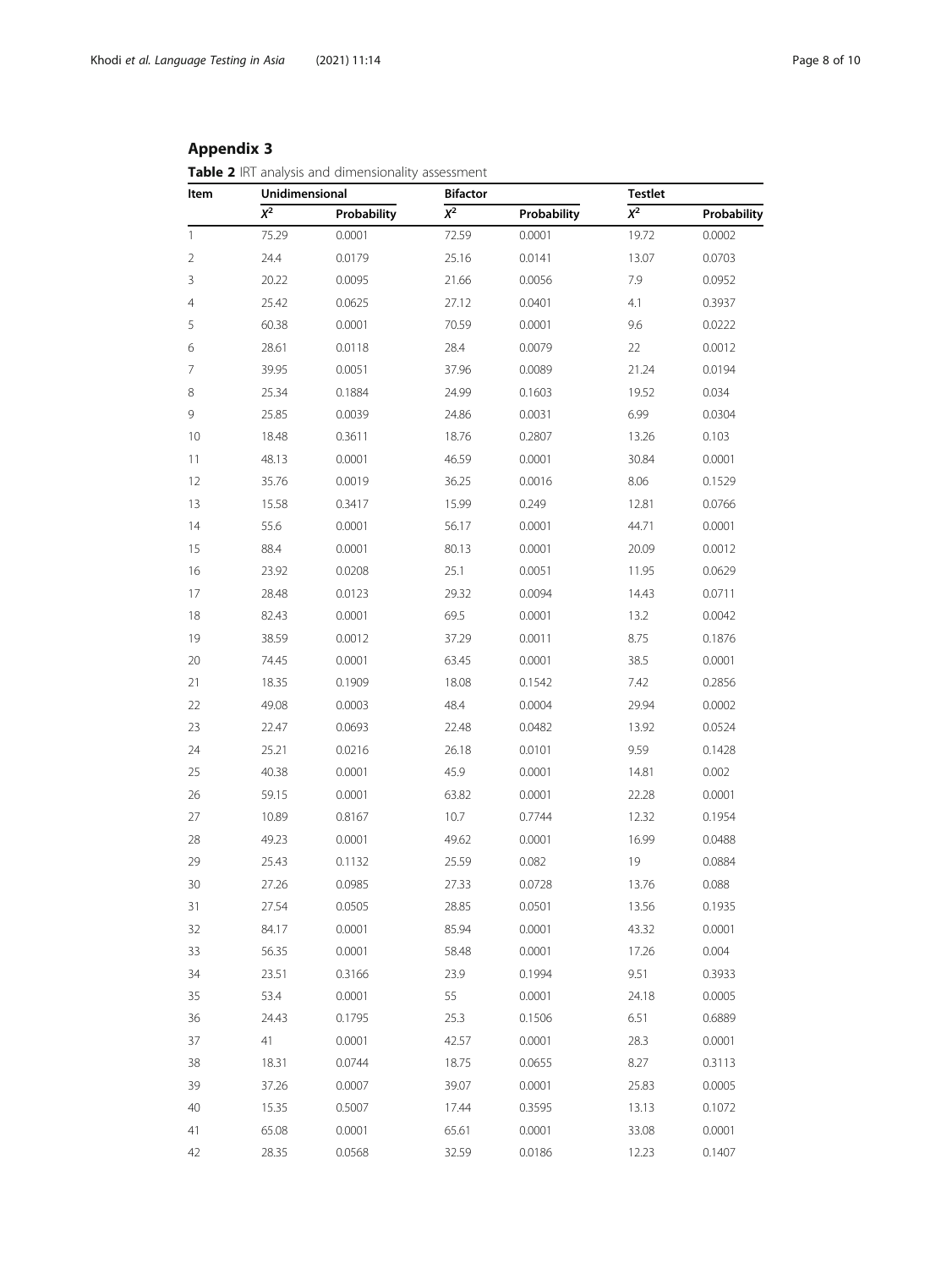| Item | Unidimensional |             | <b>Bifactor</b>  |             |                  | <b>Testlet</b> |  |
|------|----------------|-------------|------------------|-------------|------------------|----------------|--|
|      | $\chi^2$       | Probability | $\overline{x^2}$ | Probability | $\overline{x^2}$ | Probability    |  |
| 43   | 34.78          | 0.0042      | 35.21            | 0.0014      | 19.38            | 0.0129         |  |
| 44   | 15.49          | 0.4909      | 15.41            | 0.4243      | 5.99             | 0.4252         |  |
| 45   | 64.69          | 0.0001      | 64.96            | 0.0001      | 35.73            | 0.0001         |  |
| 46   | 36.11          | 0.0102      | 35.69            | 0.0077      | 17.03            | 0.0092         |  |
| 47   | 25.72          | 0.058       | 26.99            | 0.0192      | 16.91            | 0.0179         |  |
| 48   | 37.82          | 0.0026      | 37.71            | 0.0017      | 20.04            | 0.0027         |  |
| 49   | 18.15          | 0.1996      | 18.15            | 0.1515      | 11.14            | 0.084          |  |
| 50   | 18.47          | 0.4265      | 18.55            | 0.4215      | 11.75            | 0.1621         |  |
| 51   | 25.22          | 0.1925      | 26.42            | 0.0904      | 14.39            | 0.072          |  |
| 52   | 33.87          | 0.0007      | 34.41            | 0.0003      | 12.38            | 0.0299         |  |
| 53   | 14.33          | 0.5024      | 14.97            | 0.382       | 11.14            | 0.1323         |  |
| 54   | 45.02          | 0.0001      | 44.56            | 0.0001      | 14.89            | 0.0108         |  |
| 55   | 33.21          | 0.0106      | 36.23            | 0.0027      | 9.08             | 0.3372         |  |
| 56   | 26.26          | 0.1569      | 26.42            | 0.0902      | 14.72            | 0.0986         |  |
| 57   | 17.07          | 0.2516      | 17.51            | 0.1765      | 5.56             | 0.4754         |  |
| 58   | 45.74          | 0.0001      | 45.26            | 0.0001      | 20.66            | 0.0001         |  |
| 59   | 31.64          | 0.0111      | 32.97            | 0.0029      | 23.01            | 0.0001         |  |
| 60   | 33.27          | 0.0015      | 33.32            | 0.0009      | 19.62            | 0.0032         |  |
| 61   | 29.57          | 0.0573      | 29.58            | 0.0416      | 19.75            | 0.0195         |  |
| 62   | 48.38          | 0.0004      | 48.58            | 0.0002      | 22               | 0.0088         |  |
| 63   | 18.68          | 0.5443      | 19.06            | 0.39        | 10.26            | 0.4195         |  |
| 64   | 13.37          | 0.5751      | 13.54            | 0.4859      | 16.02            | 0.0663         |  |
| 65   | 25.85          | 0.056       | 26.62            | 0.0319      | 11.34            | 0.1827         |  |
| 66   | 22.74          | 0.1206      | 21.78            | 0.1134      | 14.82            | 0.0383         |  |
| 67   | 18.73          | 0.2254      | 18.71            | 0.1319      | 23.35            | 0.0003         |  |
| 68   | 47.3           | 0.0001      | 48.86            | 0.0001      | 18.57            | 0.0173         |  |
| 69   | 21.79          | 0.2409      | 22.82            | 0.1547      | 13.57            | 0.0935         |  |
| 70   | 36.91          | 0.0022      | 37.22            | 0.0012      | 21.84            | 0.0094         |  |

## Table 2 IRT analysis and dimensionality assessment (Continued)

## Abbreviations

UEE: The Iranian National University entrance exam; NOET: The National Organization of Educational Testing ; EFL: English as foreign language

#### Acknowledgements

We thank the editor and reviewers.

#### Authors' contributions

All authors had the same contribution. The author(s) read and approved the final manuscript.

## Funding

We received no funding.

### Availability of data and materials

The data will be available upon request.

## Declaration

Competing interests We have no conflict of interest.